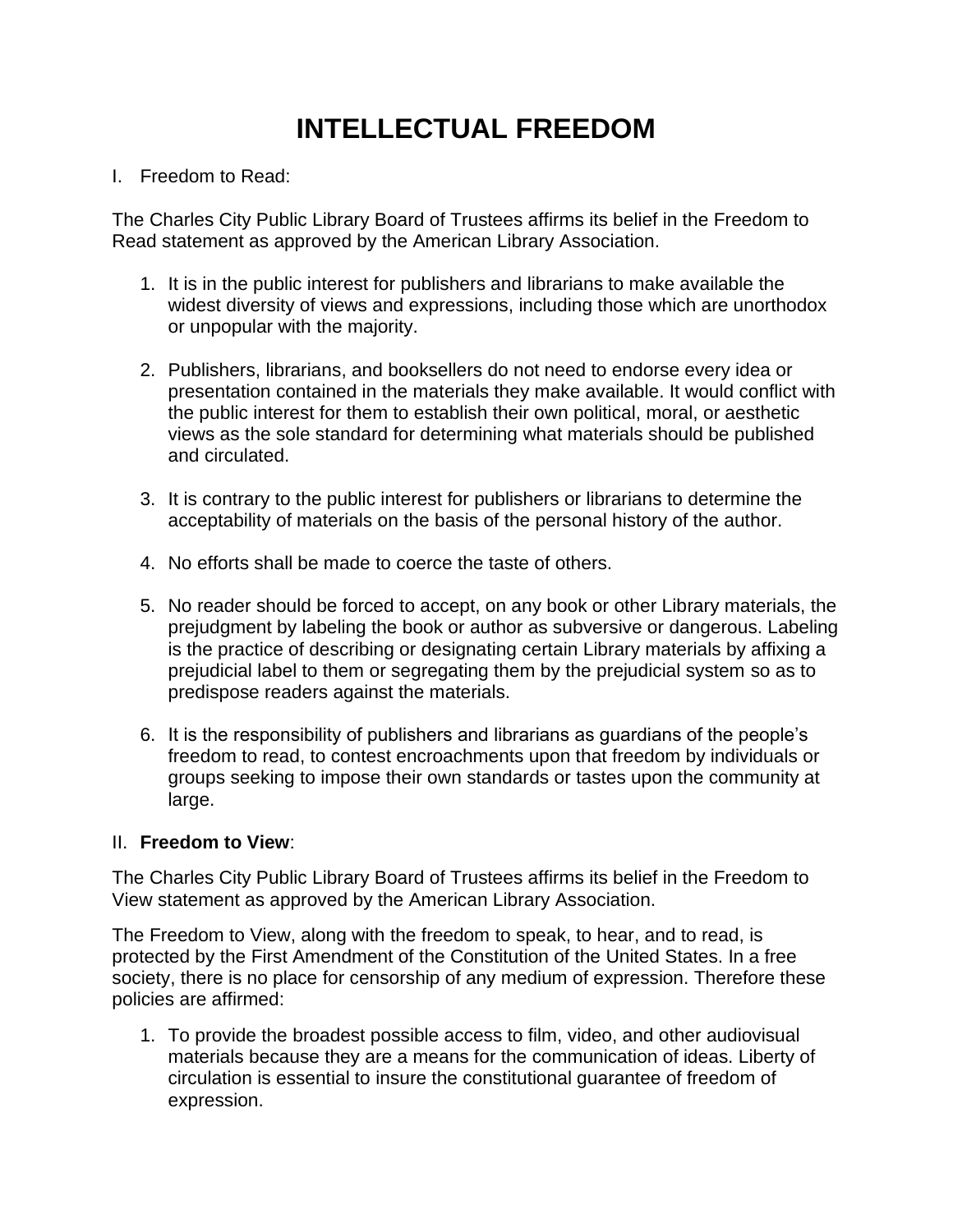- 2. To protect the confidentiality of all individuals and institutions using film, video, and other audiovisual materials.
- 3. To provide film, video, and other audiovisual materials which represent a diversity of views and expressions. Selection of work does not constitute or imply agreement with or approval of content.
- 4. To provide a diversity of viewpoints without the constraint of labeling or prejudging a film, video, and other audiovisual materials on the basis of moral, religious, or political beliefs of the producer or filmmaker or on the basis of controversial content.
- 5. To contest vigorously, by all lawful means, every encroachment upon the public's freedom to view.

## **III. Library Bill of Rights**

The Charles City Public Library Board of Trustees affirms its belief of the following basic policies which would govern the services of all libraries. The Board agrees with the American Library Association Library Bill of Rights, which follows.

- 1. Books and other Library resources should be provided for the interest, information, and enlightenment of all people of the community the Library serves. Materials should not be excluded because of their origin, background, or views of those contributing to their creation.
- 2. Libraries should provide materials and information presenting all points of view on current and historical issues. Materials should not be proscribed or removed from libraries because of partisan or doctrinal approval.
- 3. Libraries should challenge censorship in the fulfillment of their responsibility to provide information and enlightenment.
- 4. Libraries should cooperate with all persons and groups concerned with resisting abridgment of free expression and free access to ideas.
- 5. A person's right to use a Library should not be denied or abridged because of origin, age, background, or views.
- 6. Libraries which make exhibit spaces and meeting rooms available to the public they serve should make such facilities available on an equitable basis, regardless of the beliefs or affiliations of individuals or groups requesting their use.

## **IV. Censorship**

The selection of materials, if questioned, shall be reviewed *according to the guidelines outlined in Collection Development Policy.* in the following manner